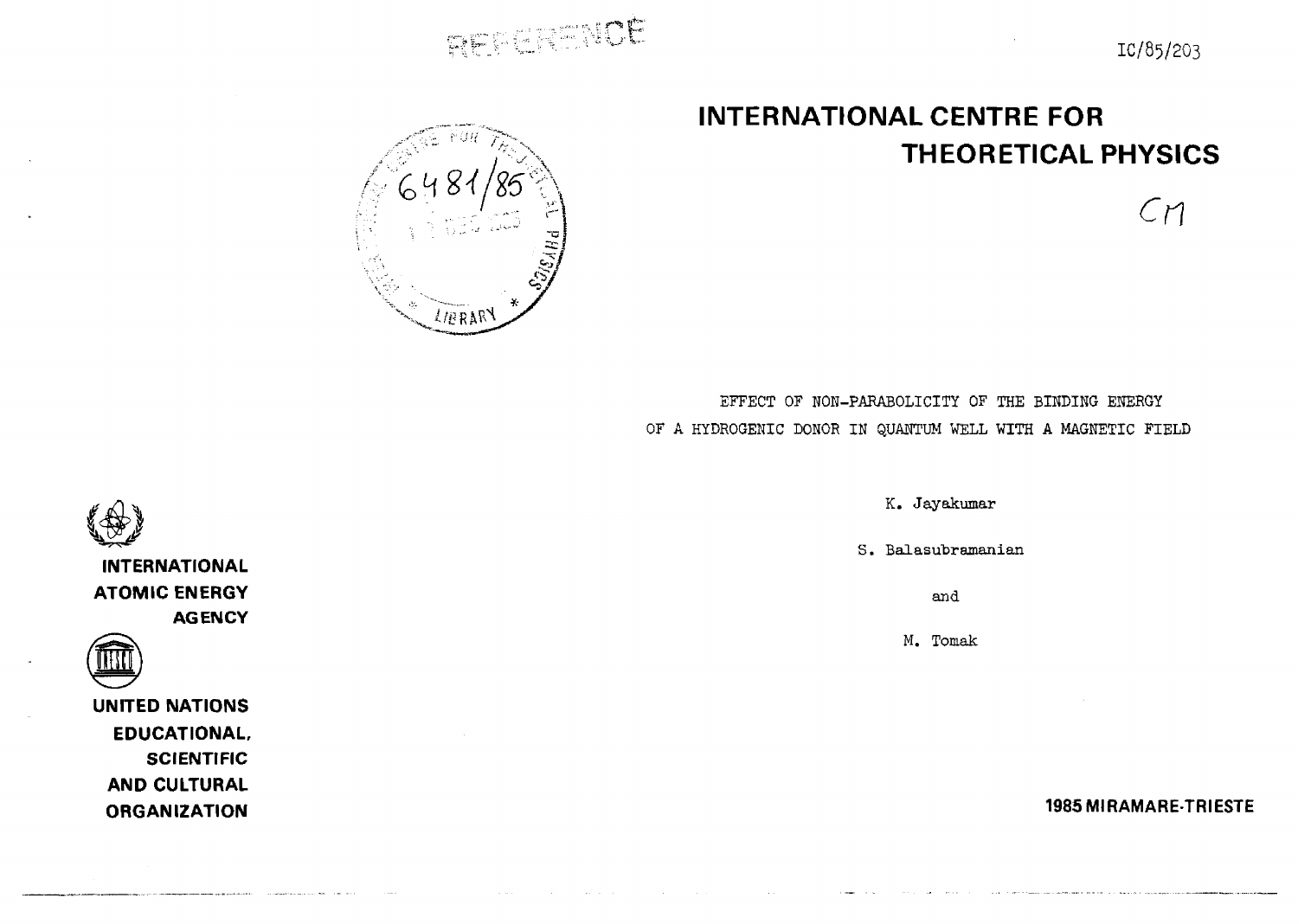$\Lambda$  .  $\hat{\mathbf{A}}$ 

 $\Lambda$  $\frac{3}{4}$ 

车 Å

 $\Lambda$  $\frac{\Lambda}{\Lambda}$ 

 $\mathcal{L}_{\text{max}}$  and the set of the set of the set of the set of the set of the set of the set of the set of the set of the set of the set of the set of the set of the set of the set of the set of the set of the set of the s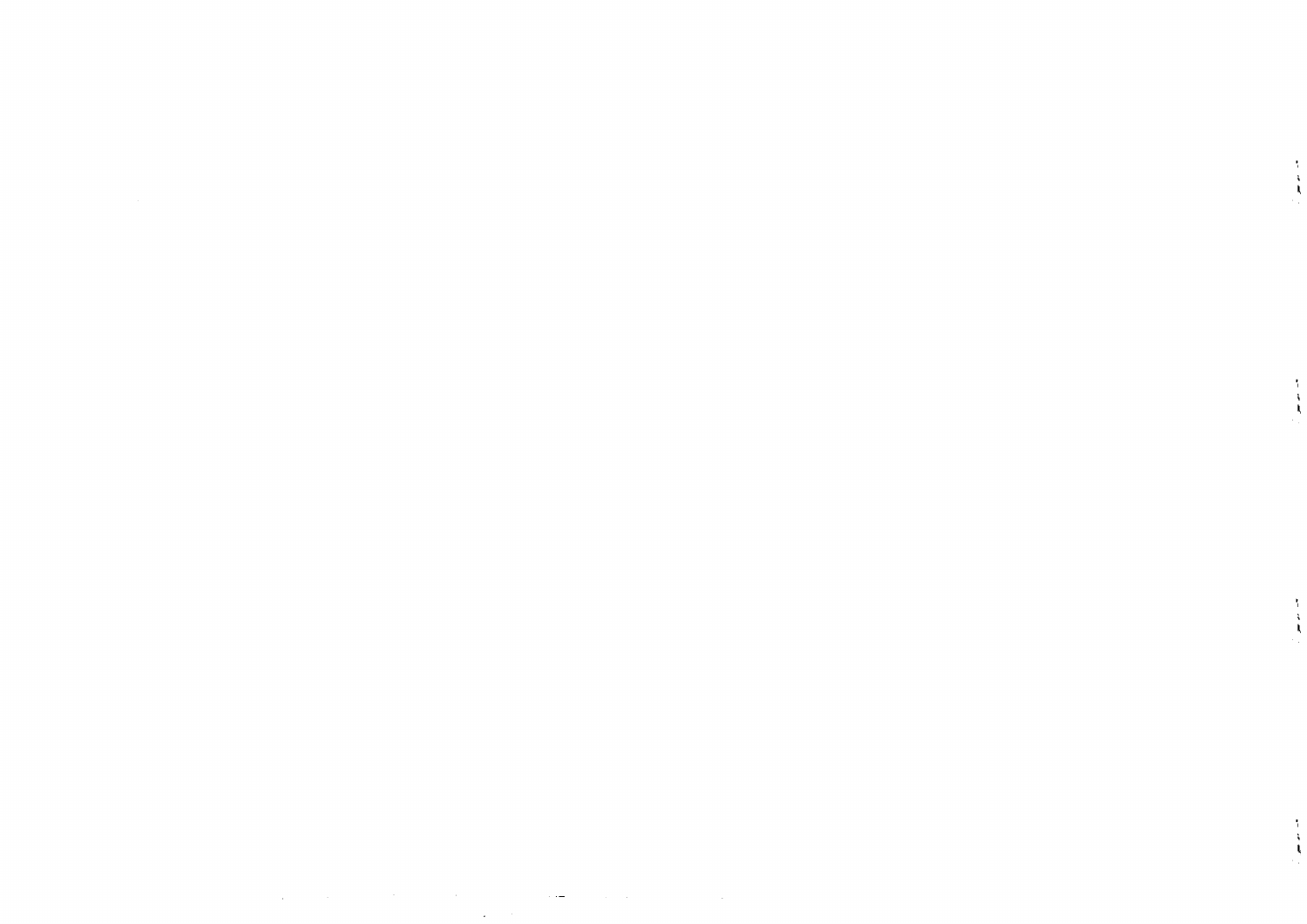IC/85/203 I. INTRODUCTION

Many papers have appeared during the last few years on hydrogenic donors in a quantum well formed by a layer of GaAs between GaAlAs barriers  $1$ ). Due to technological developments in the preparation and characterization of the samples, experimental results are also now forthcoming. For example, Jarosik et al.  $^{2)}$  have reported far-infrared magnetospectroscopic measurements on shallow donors in the central region of a GaAs quantum well. Greene and Bajaj<sup>3)</sup> and Chaudhuri and Bajaj<sup>4</sup>) have calculated the binding energies of the ground state and some of the low lying excited states by donors in a quantum well in the presence of a magnetic field along the growth axis. The experimental results in Ref.2 are in good agreement with the theoretical calculations.

Chaudhuri and Baja,  $\frac{5}{1}$  in an earlier paper have reported their results on the effect of non-parabolicity on the energy levels of a hydrogenic donor on the effect of non-parabolicity on the energy levels of a hydrogenic donor in a quantum well. They have found pronounced effects on the binding energy for small well vidths. In the light of  $\frac{1}{2}$ Ref.2, it would be of interest to see the effect of non-parabolicity on the donor binding in the presence of a magnetic field. In the present work, we report our results, based on variational calculations, of the donor binding report our results, based on variational calculations, of the donor 'binding  $\epsilon$  and a magnetic field is present, taking into account the non-parabolicity of the sufband.

# 2. THEORY

The effective mass Hamiltonian for a hydrogenic donor in a GaAs quantum well with a magnetic field  $\vec{B}$  along the growth axis which will be taken as the z-axis is given by (with origin at the impurity at the centre of the well)

$$
H = \frac{1}{\chi(E)} \left[ -v^2 + \frac{1}{4} \gamma^2 \rho^2 + \gamma L_z \right] - \frac{2}{r} + V_B(z) \qquad (1)
$$

where we have used the effective Bohr radius length and the effective Rydberg  $R = m^* e^7/2\epsilon$  $=$   $\mathbf{\hat{n}}^2$  $\boldsymbol{\epsilon}$   $_0$ /m\* $\mathbf{\hat{e}}^2$  as the unit of as the unit of energy. Using the numerical values of the static dielectric constant  $\mathsf{e}_{\scriptscriptstyle{O}}^{}$  and the electron effective mass  $m^*$  for GaAs, one has  $a^*$   $a^*$  38.7 A and R = 5.83 MeV.  $E_0$ . (1) is a dimensionless parameter given by Eq.(l) is a dimensionless parameter given by

K. Jayakumar School of Physics, Madurai Kamaraj Univeristy, Madurai 625021, India

S. Balasubramanian  $*$  and M. Tomak  $**$ International Centre for Theoretical Physics, Trieste, Italy.

International Atomic Energy Agency and United Nations Educational Scientific and Cultural Organization

INTERNATIONAL CENTRE FOR THEORETICAL PHYSICS

EFFECT OF NON-PARABOLICITY ON THE BINDING ENERGY OF A HYDROGENIC DONOR IN QUANTUM WELL WITH A MAGNETIC FIELD  $^{\dagger}$ 

## ABSTRACT

A hydrogenic donor in a quantum well in the presence of a magnetic field perpendicular to the barrier is considered in the effective mass approximation. The non-paratolicity of the subband is included in the Hamiltonian by an energy-dependent effective mass. The donor binding energy is calculated variationally for different well widths and the effect of non-parabolicity is discussed In the light of recent experimental results.

> MIRAMARE - TRIESTE August 1985

- To be submitted for publication.
- Permanent address: School of Physics, Madurai Kamaraj University, Madurai-625021, India.
- \*\* Permanent address: Department of Physics, Middle East Technical University, Ankara, Turkey.

 $-2-$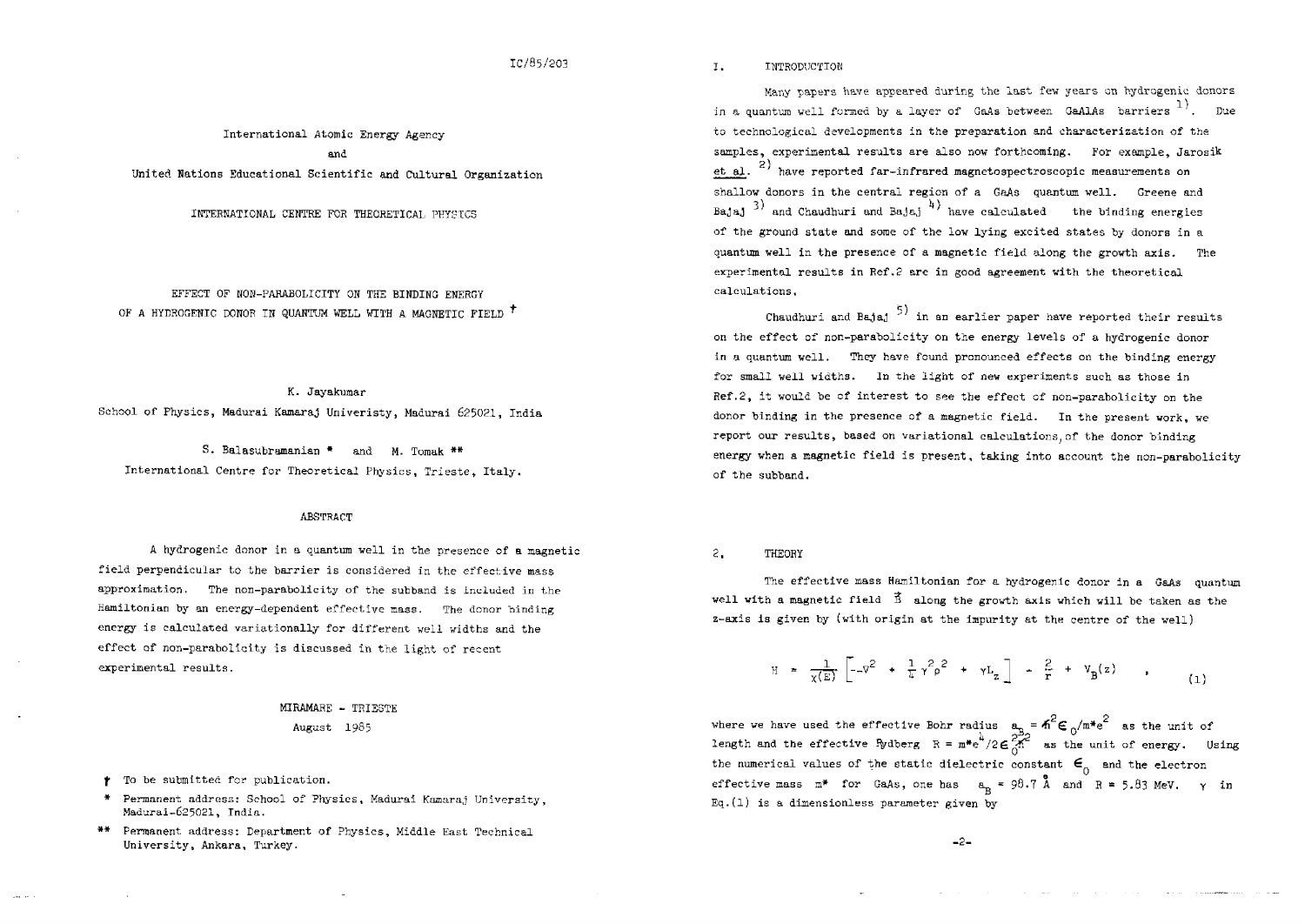$$
f = e \Phi B / 2m^* \circ R. \tag{2}
$$

 $L_n$  is the z component of the angular momentum and  $\chi(E)$  is the nonparabolicity correction through an energy dependent effective mass.  $y(E)$  is given by  $5)$ 

$$
\chi(E) = 1 + (0.0436 E + 0.236 E2 - 0.147 E3)/0.0665
$$
 (3)

where  $E$  is in electron volts.  $V_{n}(z)$  in  $Eq.(1)$  is the potential energy due to a symmetrical well of width L and height  $V_0$ .

We choose the variational trial function of the form  $\frac{h}{h}$ )

$$
\psi(\rho,\phi,z) = N e^{-\left(\alpha_1 r + b_1 \rho + c_1 z^2\right)} f(z), \qquad (4)
$$

where  $f(z)$  is the exact ground state wave function for the particle in the onedimensional well  $V_p(z)$ . The lowest energy eigenvalue for this problem gives the first electron subband energy  $E_{ch}$  which is the solution of the equation

$$
\left(\frac{E}{V_0}\right)^{1/2} = \cos\left[\left(\chi(E)E\right)^{1/2}\frac{L}{2}\right] \tag{5}
$$

 $a_1 \cdot b_1$  and  $c_1$  in Eq.(4) are the variational parameters. In the expectation value of H with the wave function as in Eq.  $(4)$ , the integrations with respect to  $\phi$  and  $\rho$  are performed analytically and the remaining integration with respect to z is done numerically, The minimum of the expectation value of H with respect to the parameter  $a_1$ ,  $b_1$  and  $c_1$  is obtained. The donor ground state binding energy  $E_R$  is given by

$$
E_{\mathbf{B}} = E_{\mathbf{S}b} + \gamma - \langle R \rangle_{\text{min}} \tag{6}
$$

The results are presented in the next section.

-3-

### 3. RESULTS AND DISCUSSION

The donor binding energy as a function of well width is presented in Fig.1 for two values of  $y$ . Table 1 shows the numerical values of the different terms in the expectation value of the Hamiltonian. Just as in the zero field case presented in Ref. $\frac{1}{4}$  the non-parabolic effects are important. as can be seen from Fig.1,even in the presence of a magnetic field vhen the well widths are small. For small well widths, the electron wave function is more localized in real space and hence more delocalized in k-space, thus making it necessary to sample larger k values in the band. For  $L \rightarrow 0$ , the limiting values for the binding energy are different for the parabolic and nonparabolic cases. It is easy to see that  $E_n$ (non-parabolic)/ $E_n$ (parabolic) has the limiting value (as  $L \rightarrow 0$ )  $\chi(E_{sb})$  where  $E_{sb} = V_0$  when  $L = 0$ . Fig.1 also shows that the non-parabolicity effects are significant when L is large. In the experiments of Jarosik et al<sub>1</sub> <sup>2</sup> the sample had  $L = 210 \stackrel{6}{\hbar} \approx 2 a_0$  and thus non-parabolicity effects are negligible. Also experimentally one sees the transition from  $1s + 2p_+$  states and hence to some extent there will be cancellation of the non-parabolicity effects. However since the excited states are more extended than the ground state, the non-parabolicity effects may be less pronounced for the excited states compared to the ground state. To some extent this is seen in the results for the zero magnetic field case reported in Ref.5.

From Table 1 one can see that the non-parabolicity affects not only the kinetic energy terms but also the potential energy terms through the wave function especially for small well widths.

In conclusion, we can say that non-parabolicity effects are quite pronounced for small well widths and magnetospectroseopic measurements performed with suitable samples should reveal this.

## **ACKNOWLEDGMENTS**

Two of the authors (S.B.) and (M.T.) would like to thank Professor Abdus Salam, the International Atomic Energy Agency and UNESCO for hospitality at the International Centre for Theoretical Physics, Trieste.

-k-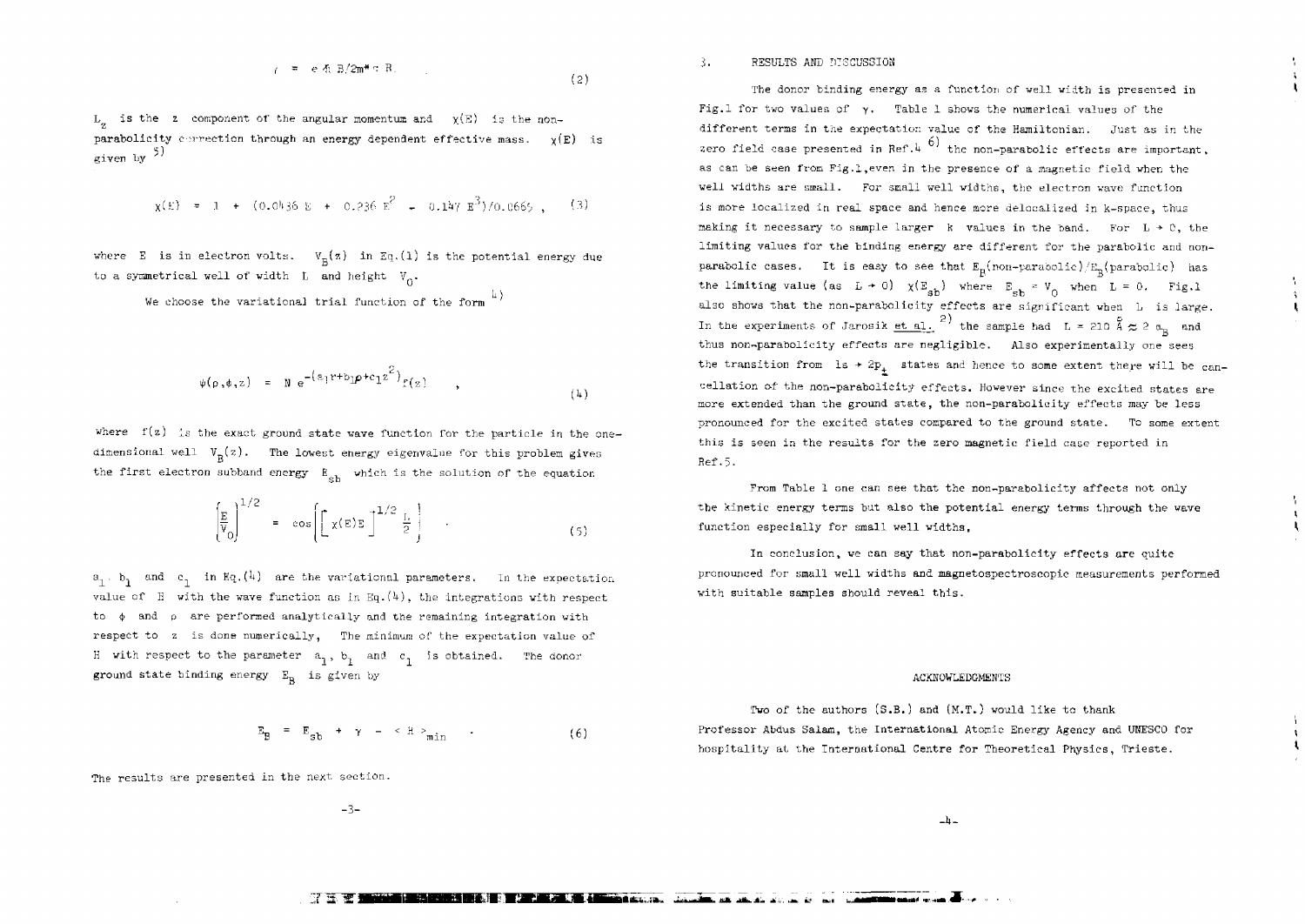# REFEBENCES

|                   | For a review see,<br>R.L. Greene and K.K. Bajaj, Sol. State Comm. 53, 1103 (1985).                                                                | Variation of different terms in the expectation value of H with well width L<br>for two different magnetic field parameter $\gamma$ |             |                                     |                                                           |                                     |                                                        |
|-------------------|---------------------------------------------------------------------------------------------------------------------------------------------------|-------------------------------------------------------------------------------------------------------------------------------------|-------------|-------------------------------------|-----------------------------------------------------------|-------------------------------------|--------------------------------------------------------|
| $\vert 1 \rangle$ |                                                                                                                                                   |                                                                                                                                     |             |                                     |                                                           |                                     |                                                        |
| -2)               | N.C. Jarosik, B.D. McCombe, B.V. Sharabrook, J. Comas, J. Ralston and<br>G. Wicks, Phys. Rev. Lett. 54, 1283 (1985).                              | Y                                                                                                                                   | $\mathbf L$ | $\langle -\nabla^2/\chi(E) \rangle$ | $\langle \gamma^2 \rho^2 / \psi_\chi(\mathbb{E}) \rangle$ | $\langle \cdot \frac{2}{r} \rangle$ | $\left\langle \mathbf{v_{B}}(\mathbf{z})\right\rangle$ |
| 3)<br>4)          | R.L. Greene and K.K. Bajaj, Phys. Rev. B31, 913 (1985).<br>S. Chaudhuri and K.K. Bajaj, Sol. State Comm. 52, 967 (1984).                          | 0.2                                                                                                                                 | 0.1         | 9,938<br>(7.814)                    | 0.0030<br>(0.0075)                                        | $-5.203$<br>$(-3.865)$              | 38.961<br>(42, 683)                                    |
| 5)<br>6)          | S. Chaudhuri and K.K. Bajaj, Phys. Rev. B29, 1803 (1984).<br>For a comment see.<br>K. Jayakumar and S. Balsubramanian, to appear in Phys. Rev. B. |                                                                                                                                     | 0.3         | 14.582<br>(14.459)                  | 0.0042<br>(0.0064)                                        | $-5.042$<br>$(-4, 432)$             | 13.199<br>(14.983)                                     |
|                   |                                                                                                                                                   |                                                                                                                                     | 0.5         | 11.592<br>(11.769)                  | 0.0054<br>(0.0067)                                        | $-4.513$<br>$(-4, 244)$             | 5.566<br>(6.072)                                       |
|                   |                                                                                                                                                   |                                                                                                                                     | 1,0         | 6.219<br>(6.268)                    | 0.0076<br>(0.0082)                                        | $-3.699$<br>$(-3, 626)$             | 1.228<br>(1.273)                                       |
|                   |                                                                                                                                                   | 1,0                                                                                                                                 | 0.1         | 10.186<br>(8.204)                   | 0.068<br>(0.162)                                          | $-5.395$<br>$(-4.087)$              | 38.904<br>(42.527)                                     |
|                   |                                                                                                                                                   |                                                                                                                                     | 0.3         | 14.621<br>(14.676)                  | 0.095<br>(0.141)                                          | $-5.230$<br>$(-4.629)$              | 13.385<br>(14.973)                                     |
|                   |                                                                                                                                                   |                                                                                                                                     | 0.5         | 11.796<br>(12.017)                  | 0.122<br>(0.148)                                          | $-4.705$<br>$(-1, 460)$             | 5.565<br>(6.050)                                       |
|                   |                                                                                                                                                   |                                                                                                                                     | 1.0         | 6.436<br>(6.193)                    | 0.162<br>(0.172)                                          | $-3.903$<br>$(-3.847)$              | 1,233<br>(1.285)                                       |

Quantities in parenthesis are for parabolic case (with  $\chi(E) = 1.0$ ).

 $\ddot{\phantom{0}}$ 

TABLE 1

 $-5 -$ 

المحمد